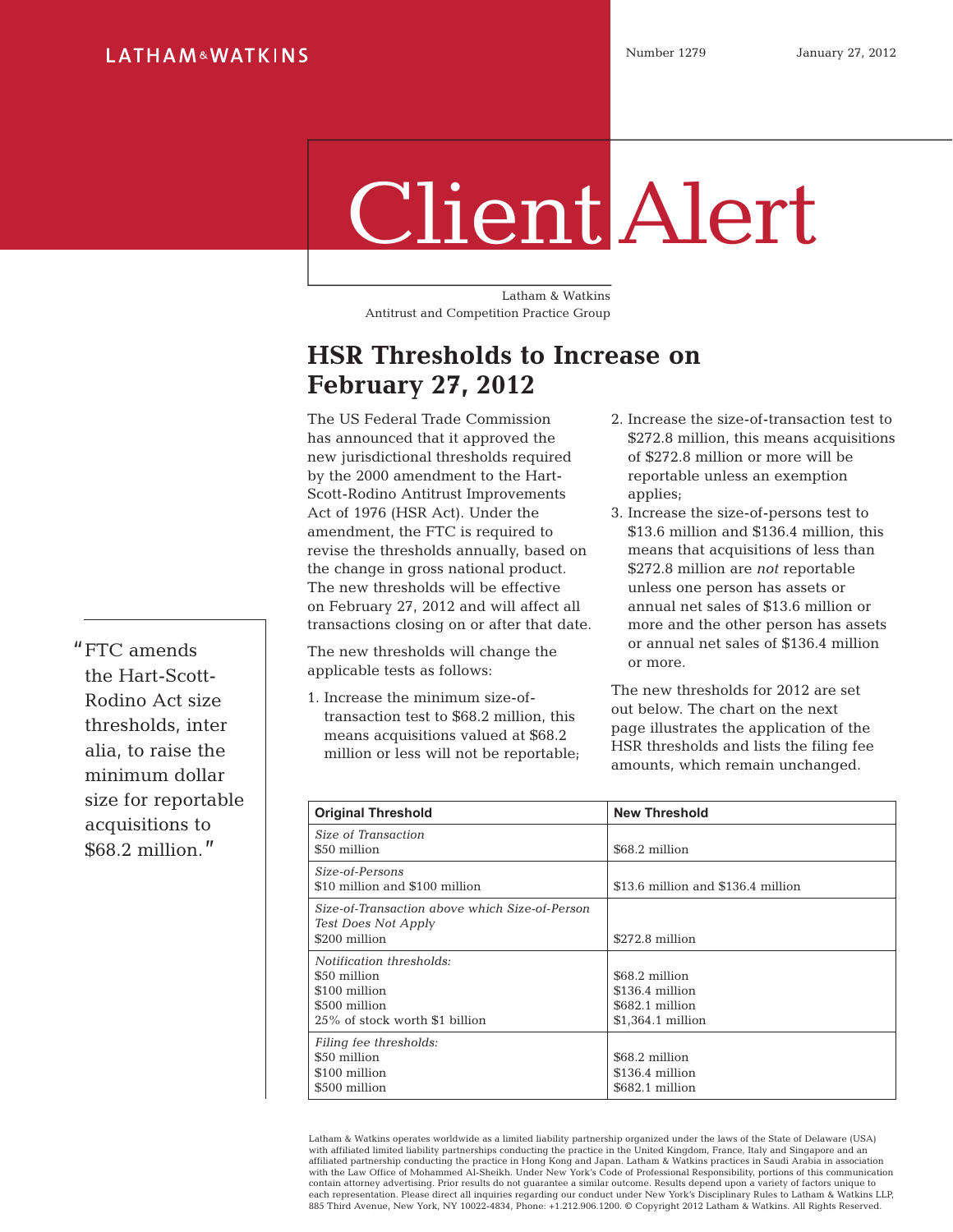

Sources: HSR Act (§7A Clayton Act,15 USC §18a), Coverage Rules and Exemption Rules (16 CFR Parts 801 and 802)

## **HSR Filing Thresholds**

- ─ Acquisitions with an aggregate value in excess of \$68.2m but less than \$136.4m
- ─ Acquisitions with an aggregate value of \$136.4m or more but less than \$682.1m
- ─ Acquisitions with an aggregate value of \$682.1m or more
- ─ Acquisitions of 25% or more of the equity if valued in excess of \$1,364.1m
- ─ Acquisitions of 50% or more of the equity with an aggregate value in excess of \$68.2m